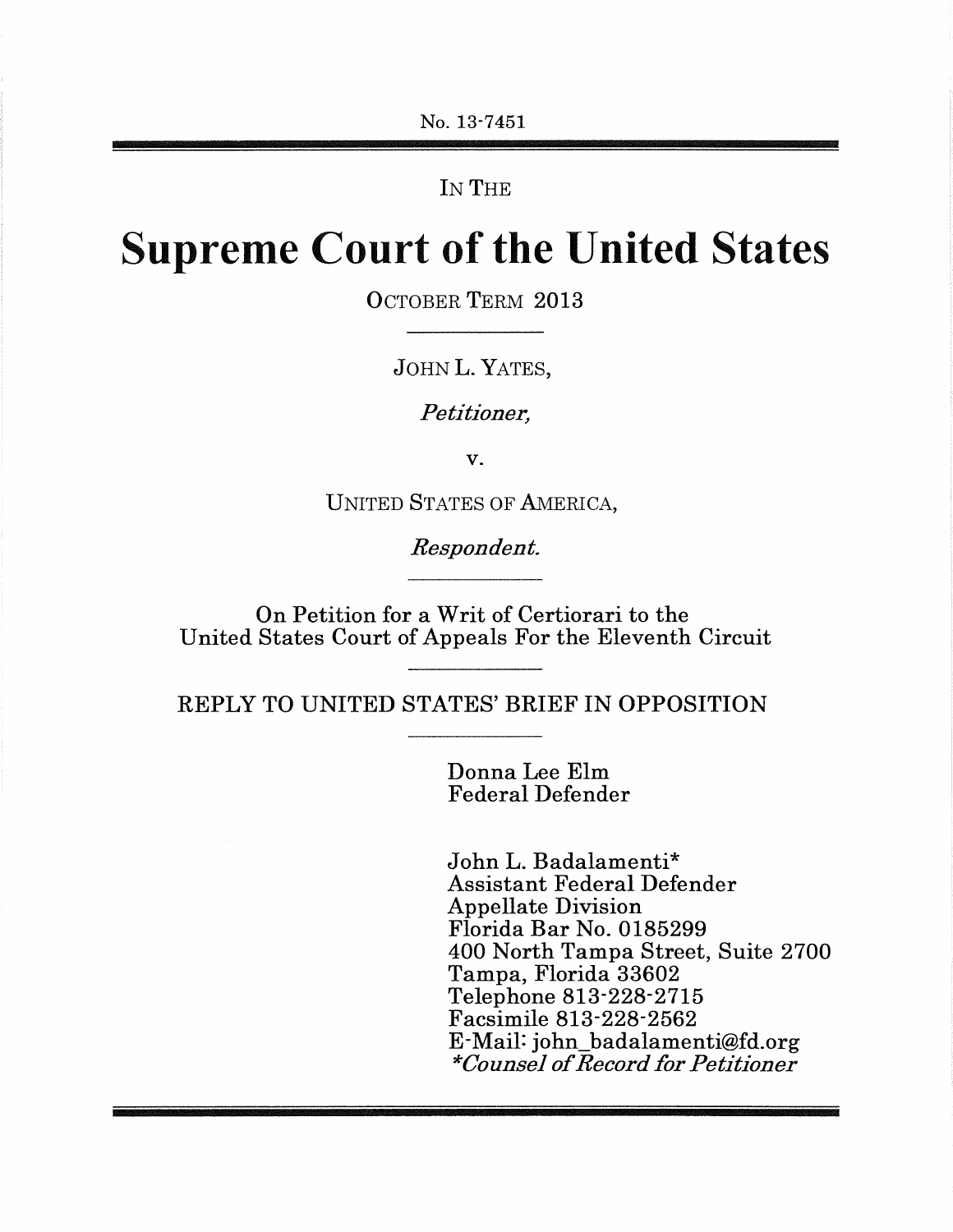# TABLE OF CONTENTS

|           | Page                                                           |
|-----------|----------------------------------------------------------------|
|           |                                                                |
|           |                                                                |
|           |                                                                |
| A.        | The plain meaning of the phrase "tangible object" cannot be    |
|           | discerned solely by consulting a dictionary without any        |
|           |                                                                |
| <b>B.</b> |                                                                |
| C.        | This case is an excellent vehicle for this Court to decide the |
|           | scope of "tangible object" within a criminal provision of the  |
|           |                                                                |
|           |                                                                |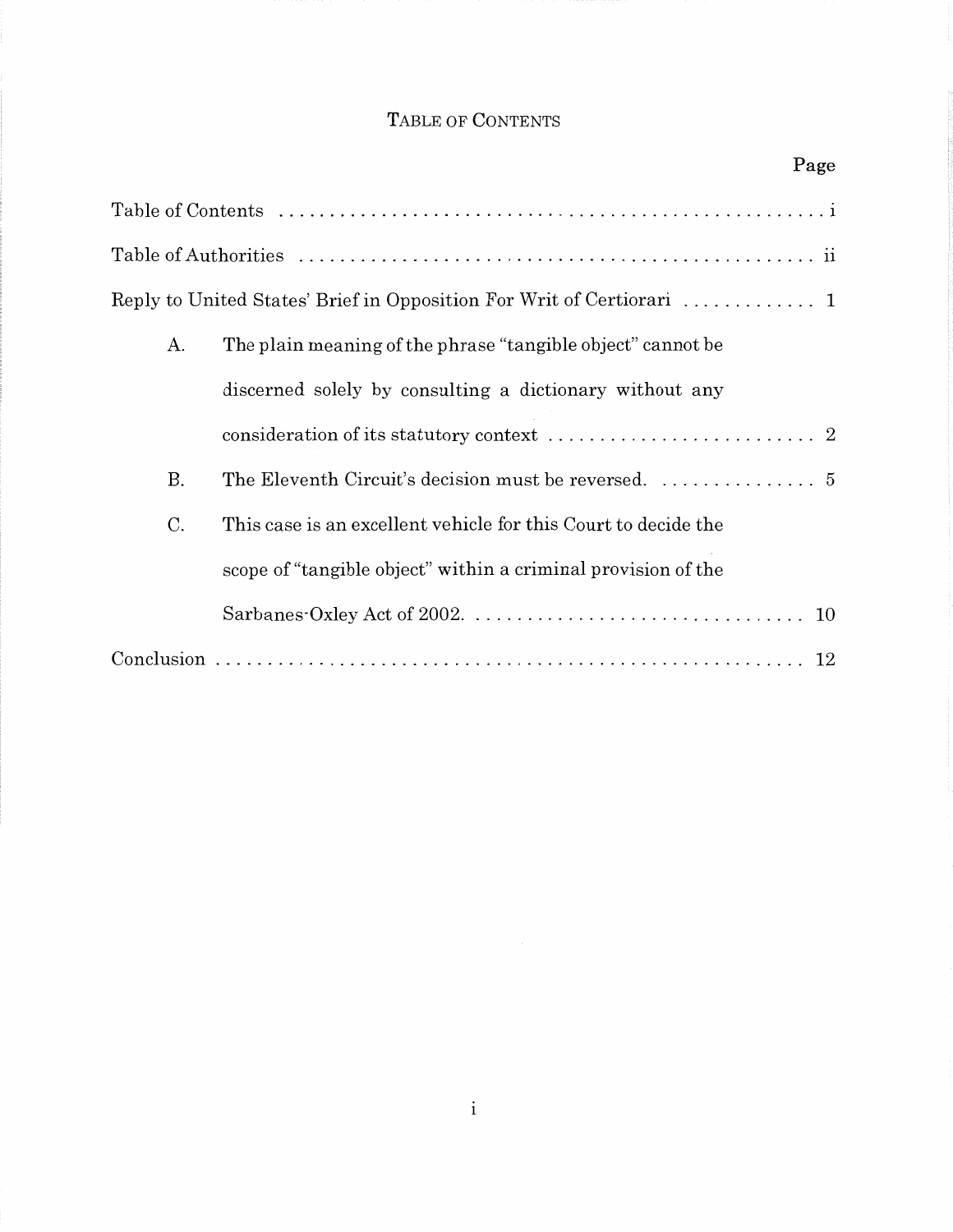## TABLE OF AUTHORITIES

| Page(s)<br>Cases                                                                                                                         |
|------------------------------------------------------------------------------------------------------------------------------------------|
|                                                                                                                                          |
|                                                                                                                                          |
|                                                                                                                                          |
|                                                                                                                                          |
| Church of Holy Trinity v. United States, 143 U.S. 457 (1892) $\ldots \ldots \ldots \ldots$                                               |
|                                                                                                                                          |
|                                                                                                                                          |
| Federal Communications Comm'n v. AT&T, Inc., 131 S. Ct. 1177 (2011)  5                                                                   |
|                                                                                                                                          |
| Graham County Soil and Water Conservation Dist. v.                                                                                       |
|                                                                                                                                          |
|                                                                                                                                          |
|                                                                                                                                          |
| <i>Nken v. Holder</i> , 556 U.S. 418 (2009) $\ldots \ldots \ldots \ldots \ldots \ldots \ldots \ldots \ldots \ldots \ldots \ldots \ldots$ |
|                                                                                                                                          |
|                                                                                                                                          |
|                                                                                                                                          |
| <i>Perez v. Postal Police Officers Assoc.</i> , 736 F.3d 736 (6th Cir. 2013) $\ldots \ldots \ldots$ 6                                    |
|                                                                                                                                          |
|                                                                                                                                          |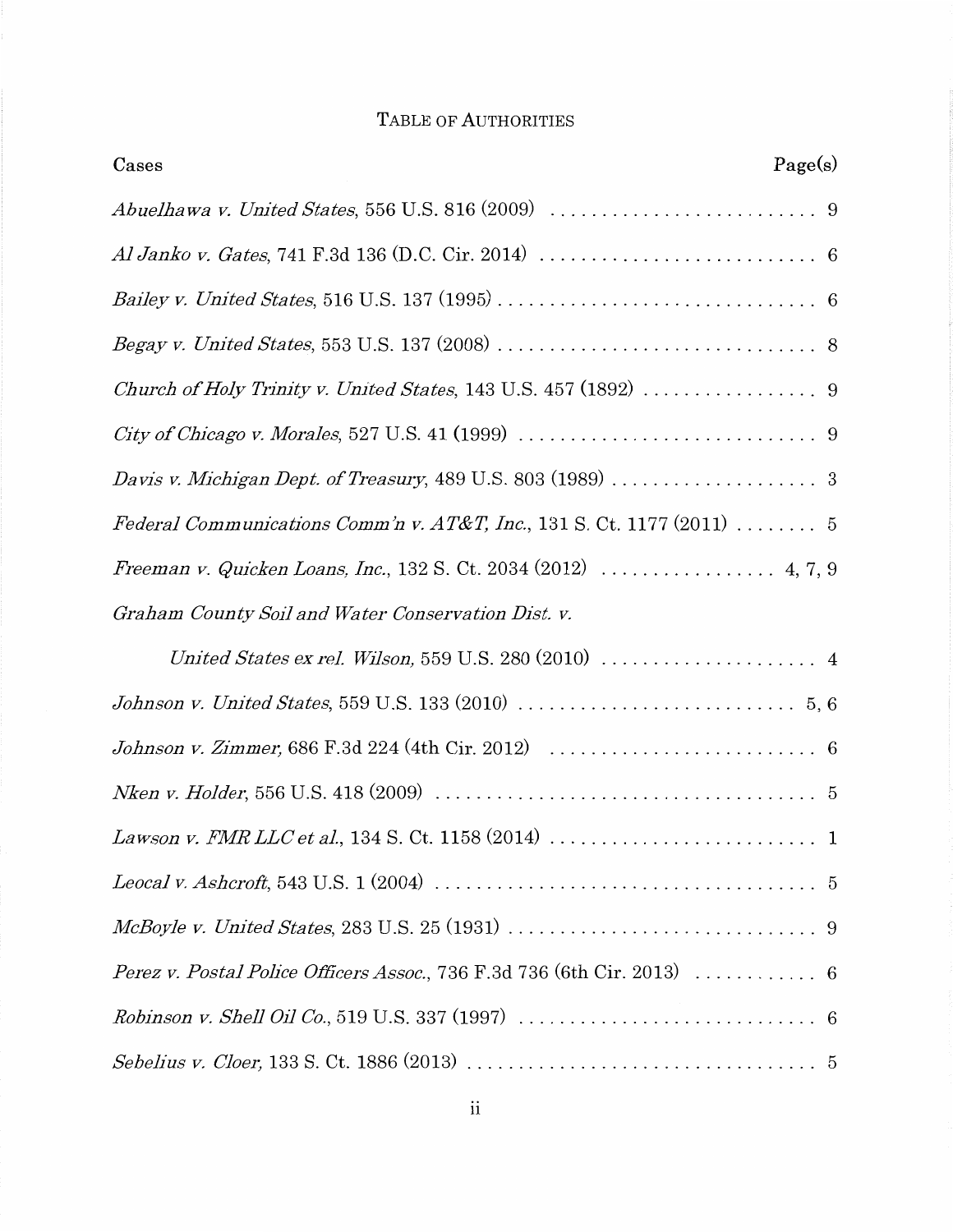### TABLE OF AUTHORITIES

| Cases                                                                                   | Page(s) |
|-----------------------------------------------------------------------------------------|---------|
| Schindler Elevator Corp. v. United States ex rel. Kirk, 131 S. Ct. 1885 $(2011)$ 5      |         |
|                                                                                         |         |
|                                                                                         |         |
|                                                                                         |         |
|                                                                                         |         |
| Zuni Public School Dist. No. 89 v. Department of Educ., 550 U.S. 81 (2007) $\ldots$ . 7 |         |

### Statutes

| Sarbanes Oxley Act of 2002, Pub. L. 107-204 (July 30, 2002)  passim |  |
|---------------------------------------------------------------------|--|
|                                                                     |  |
|                                                                     |  |
|                                                                     |  |
|                                                                     |  |

## Other

| Black's Law Dictionary (9th ed. 2009) $\ldots \ldots \ldots \ldots \ldots \ldots \ldots \ldots \ldots \ldots \ldots$ 3, 7 |  |
|---------------------------------------------------------------------------------------------------------------------------|--|
|                                                                                                                           |  |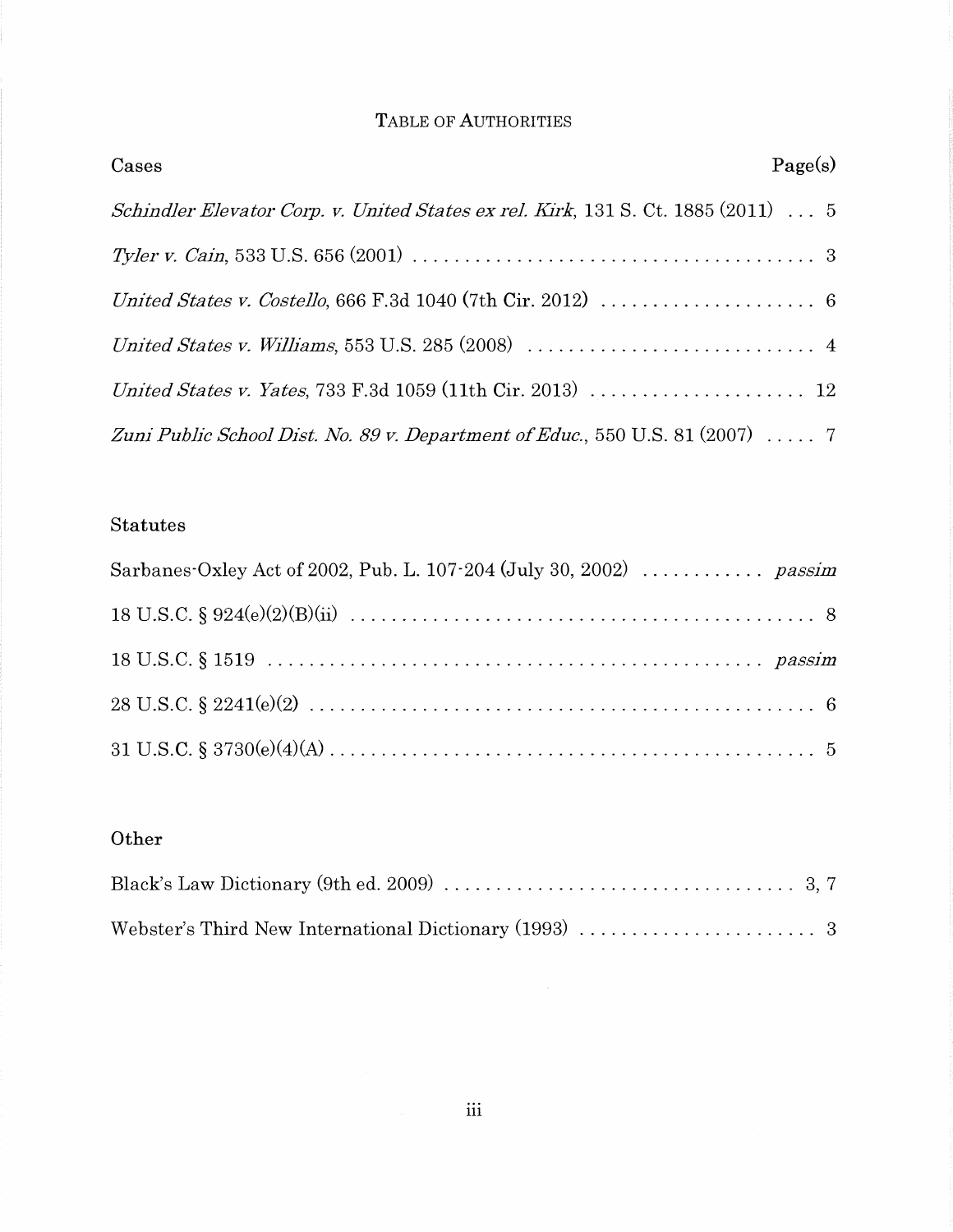#### REPLY TO UNITED STATES' BRIEF IN OPPOSITION FOR WRIT OF CERTIORARI

The important question presented to this Court boils down to whether a fish is a "tangible object" under the "anti-shredding" criminal provision of the Sarbanes-Oxley Act of 2002, entitled "Destruction, alteration, or falsification of records in Federal investigations and bankruptcy." 18 U.S.C. § 1519; *see Lawson v. FMR LLC et al.,* 134 S. Ct. 1158, 1161 (2014) (explaining the purpose of the Sarbanes-Oxley Act of 2002 as follows, "To safeguard investors in public companies and restore trust in the financial markets following the collapse of Enron Corporation, Congress enacted the Sarbanes-Oxley Act of 2002, 116 Stat. 745.").

Petitioner, now 62 years old, is a commercial fisherman who was convicted of one count of destroying an aggregate of three purportedly undersized red grouper fish in violation of section 1519, exposing him to a 20-year statutory maximum penalty. Relying on Black's Law Dictionary's definition of "tangible" as "having or possessing physical form," the Eleventh Circuit held that because a fish has or possesses a "physical form," it is therefore a "tangible object" under section 1519. The Eleventh Circuit made no attempt to derive the plain meaning of "tangible object" from the context of section 1519. As the Eleventh Circuit would have it, the Judiciary's role in ascertaining the plain meaning of a statutory phrase ceases once a dictionary has been consulted, leaving no need to utilize any contextual canons of statutory construction to determine the meaning of a phrase that Congress neglected to define.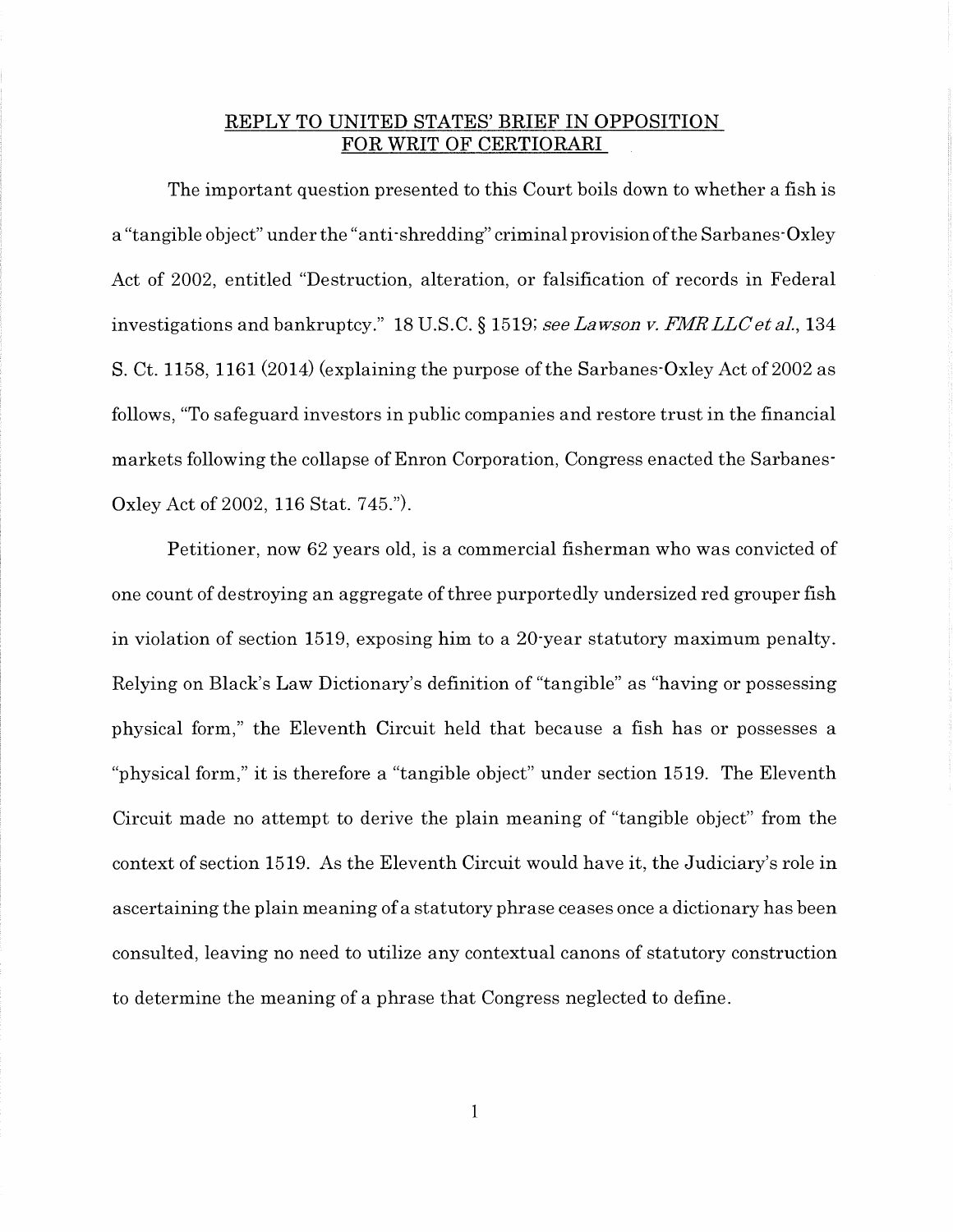This Court's intervention is necessary to both decide the scope of section 1519 and to maintain uniformity of its and the courts of appeals' decisions regarding the important question of statutory interpretation involved in discerning a statute's plain and ordinary meaning. The Eleventh Circuit's published decision grants a license to lower courts to adopt broad, non-contextual dictionary definitions in all cases where Congress left ambiguous terms undefined, even where the dictionary definitions of particular words do not fit within the context of a particular criminal statute. This, in turn, unreasonably expands the reach of a criminal statute, cedes more authority to the Executive Branch than Congress intended, and, even more, reduces the Judiciary's role in interpreting statutorily-undefined words and phrases to the rudimentary consultation of a dictionary.

A. The plain meaning of the phrase "tangible object" cannot be discerned solely by consulting a dictionary without any consideration of its statutory context.

Respondent's attempts to reconcile the Eleventh Circuit's published decision are unavailing and its cursory and dismissive application of the statutory contextual canons of construction underscores the need for this Court's intervention. Brief in Opp. at 14-18. Respondent uses Congress's failure to define the phrase "tangible object" as a sword to invoke a broad, dictionary definition of that two-word phrase, resulting in the expansion of the reach of a criminal statute to encompass everything "'[h]aving or possessing physical form," and "able to be perceived as materially existent esp. by the sense of touch," such as fish. Brief in Opp. at 11 (citing, *inter alia,* Black's Law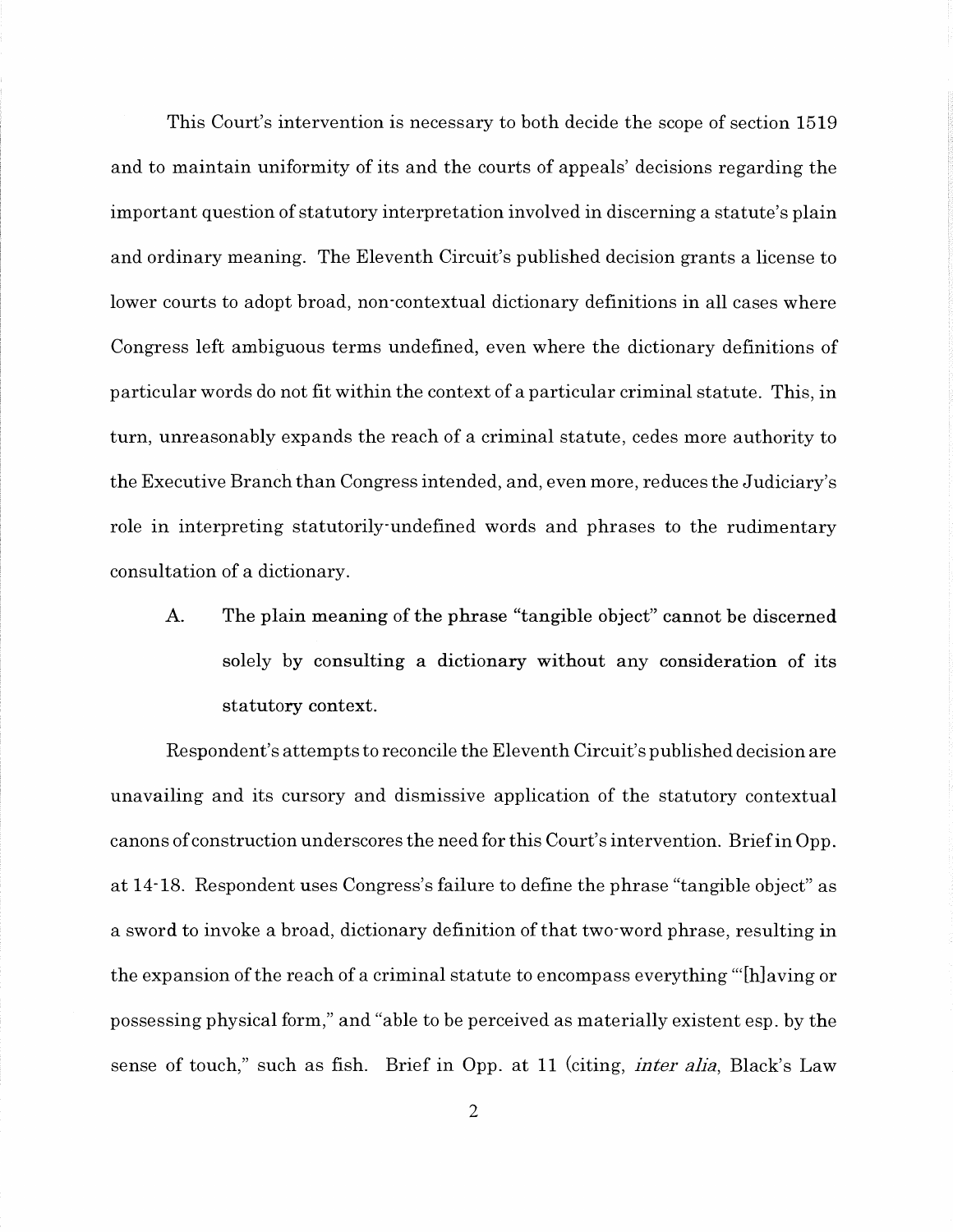Dictionary 1592 (9th ed. 2009); Webster's Third New International Dictionary 2337 (1993)).

The "meaning of the statutory [phrase]" "tangible object" is "not, however, construe[d] ... in a vacuum. Rather, [this Court] interpret[s] the words 'in their context and with a view to their place in the overall statutory scheme."' *Tyler v. Cain,*  533 U.S. 656, 662 (2001) (quoting *Davis v. Michigan Dept. ofTreasmy,* 489 U.S. 803, 809 (1989)). When "tangible object" is read within the context of a criminal provision of the Sarbanes-Oxley Act, entitled "Destruction, alteration, or falsification of records in Federal investigations and bankruptcy," it is clear that tangible object is limited to those objects capable of storing records or documents. *See* 18 U.S.C. § 1519 (providing for 20-year statutory maximum penalty for destruction of *"any recant document, or tangible object* with the intent to impede, obstruct, or influence the investigation or proper administration of any matter within the jurisdiction of any department or agency of the United States ... ") (emphasis supplied).

Respondent further points to Congress's inclusion of the word "any" in section 1519's phrase "any record, document, or tangible object" as an indication that Congress intended that section 1519 broadly applies to fish. Brief in Opp. at  $11-12$ . Specifically, Respondent argues that "any \* \* \* tangible object,' taken as a whole, 'suggests a broad meaning."' Brief in Opp. at 11 (internal citation omitted, emphasis supplied). That "broad meaning" due to Congress's use of the word "any," Respondent concludes, "thus naturally and unambiguously includes a fish." Brief in Opp. at 12.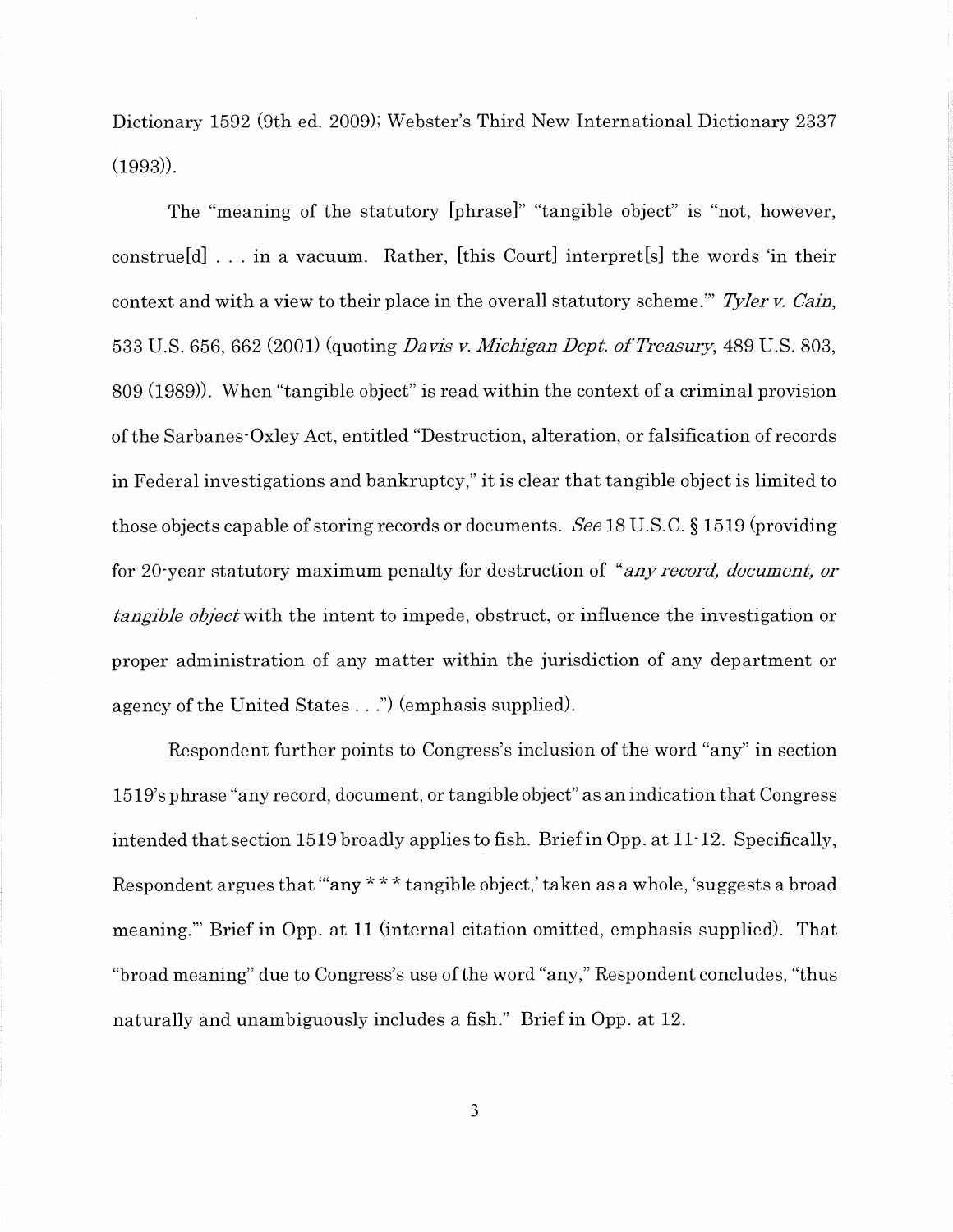Respondent's argument that Congress's utilization of the word "any" stretches the reach of a statute in all circumstances has been squarely rejected in a recent unanimous decision of this Court. *See Freeman v. Quicken Loans, Inc.*, 132 S. Ct. 2034, 2042-44 (2012) (rejecting Petitioners' invitation to expand the reach of 12 U.S.C. § 2607(b) to a single settlement-service provider simply because Congress utilized the word "any" in the phrase: "any portion, split, or percentage, of any charge made or received for the rendering of a real estate settlement service ... other than for services actually performed"). Moreover, in *Freeman,* this Court expressed the importance of analyzing statutory terms in their context, in order to ascertain Congress's "common 'core of meaning."' *Id.* at 2042 (quoting *Graham County Soil and Water Conservation Dist. v. United States ex rel. Wilson,* 559 U.S. 280, 289 n. 7 (2010)). That is, this Court employed the commonsense contextual canon of *noscitur a sociis,*  which "counsels that a word is given more precise content by the neighboring words with which it is associated.'" *Id.* at 2042 (quoting *United States v. Williams,* 553 U.S.  $285, 294$  (2008)).<sup>1</sup>

Although Respondent would have it that Congress's use of the word "any" in section 1519 could include all "tangible object[s]," with no limitations of any kind, the *Freeman* Court rejected a similar argument, focusing on the statutory context of the phrase utilizing the word "any." *Id.* at 2042-44. If section 1519's phrase "any ...

 $\mathbf{1}$ Although Respondent similarly rejects the applicability of the *ejusdem generis*, and *expressio unius est exclusio alterius* canons of statutory construction, Petitioner maintains their applicability in determining the meaning of "tangible object" in the context of section 1519. *See* Pet. at 16-18.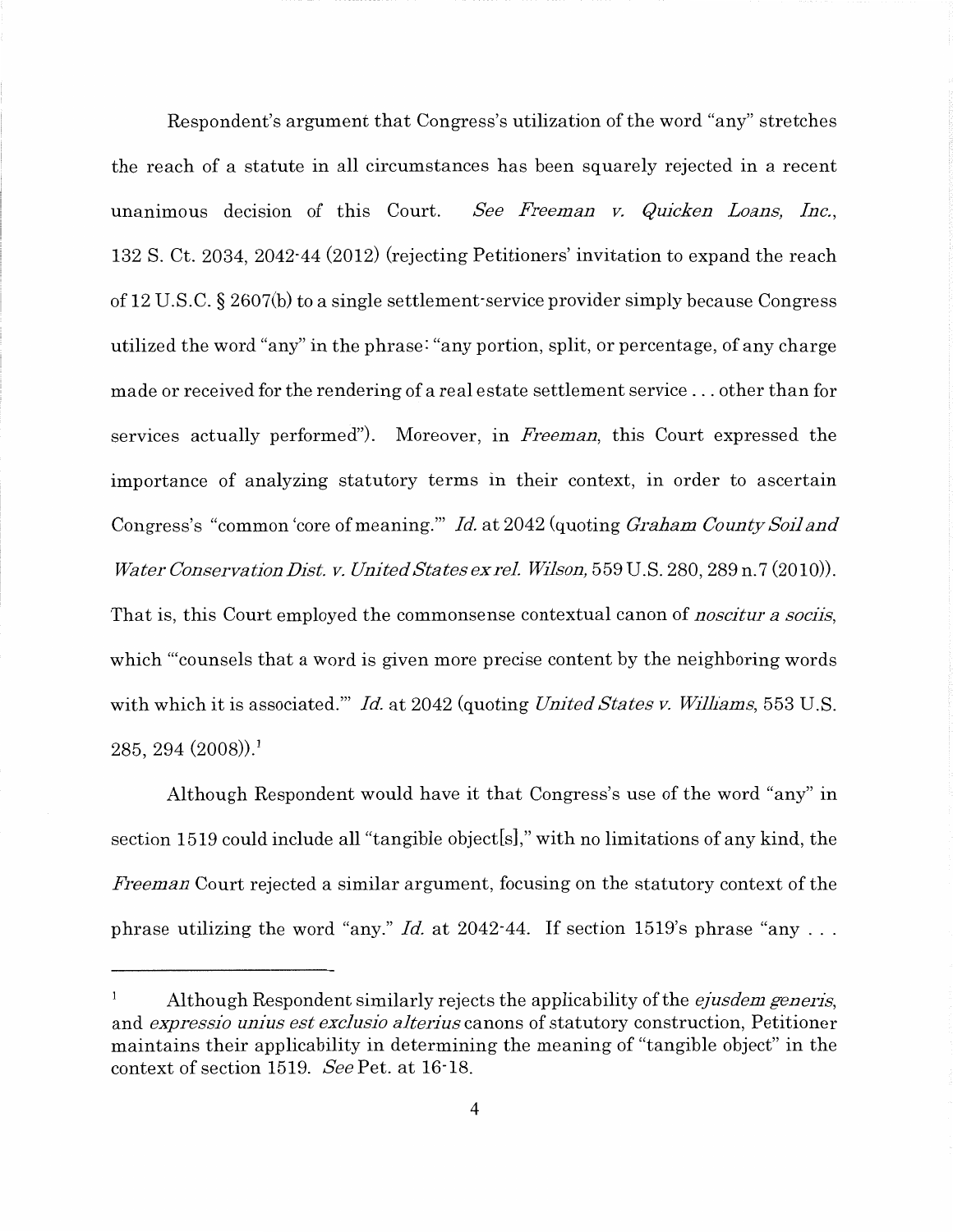tangible object" is read in *isolation* and given the broad dictionary definition of possessing "physical form," then fish are indeed "tangible objects," as are baseballs, desk chairs, and dogs. That fish, baseballs, desk chairs, and dogs possess "physical form" does not render them "any ... tangible object" within the context of section 1519.

#### B. The Eleventh Circuit's decision must be reversed.

The Eleventh Circuit interpreted the phrase "tangible object" in a Black's Law Dictionary vacuum without ascertaining a more precise meaning of that phrase from the overall statutory context, which is contrary to decisions of this Court and other courts of appeals. This underscores the need for this Court's intervention in order to create uniformity in the law. *See Sebelius v. Cloer,* 133 S. Ct. 1886, 1893 (2013) (explaining that ordinary meaning of statutory words is to be "applied to the text of the statute"); *Federal Communications Comm'n v. AT&T, Inc.,* 131 S. Ct. 1177, 1182-83 (2011) ("The construction of statutory language often turns on context ... , which certainly may include the definition of related words .... [W]hen interpreting a statute ... we construe language ... in light of the terms surrounding it.") (citing *Johnson v. United States,* 559 U.S. 133, 138 (2010); *Leocal v. Ashcroft,* 543 U.S. 1, 9 (2004)); *Schindler Elevator Corp. v. United States ex rel. Kfrk,* 131 S. Ct. 1885, 1891 (2011) (interpreting a public disclosure provision of the False Claims Act, 31 U.S.C. §  $3730(e)(4)(A);$  explaining that statutory interpretation requires courts to place a dictionary-defined word or phrase's meaning into the "provision's 'entire text,' read as an 'integrated whole"') (internal citation omitted); *Nken v. Holder,* 556 U.S. 418, 426 (2009) (explaining that "statutory interpretation turns on 'the language itself, the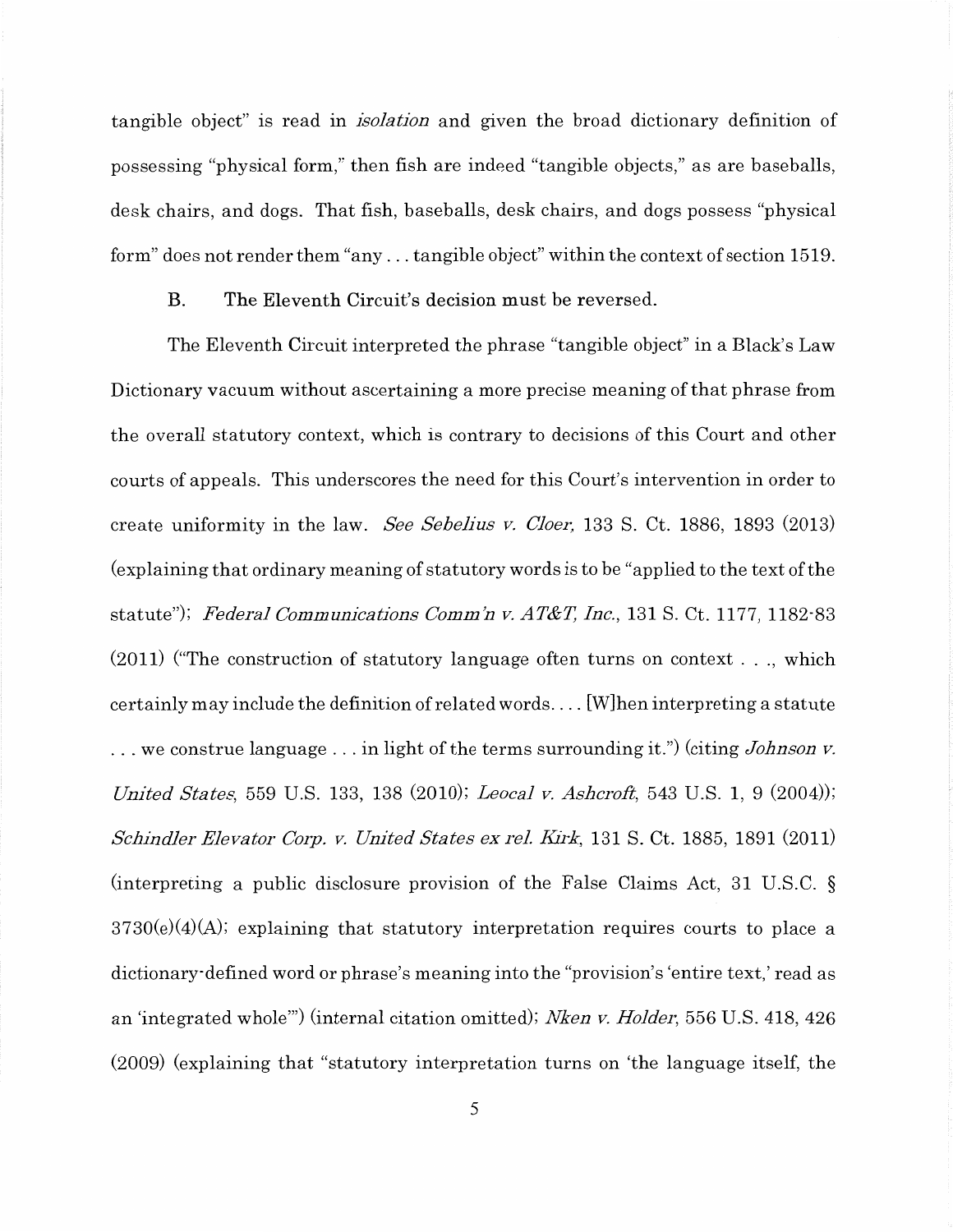specific context in which that language is used, and the broader context of the statute as a whole"') (quoting *Robinson v. Shell Oil Co.,* 519 U.S. 337, 341 (1997)); *Bailey v. United States,* 516 U.S. 137, 145 (1995) ("We consider not only the bare meaning of the word but also its placement and purpose in the statutory scheme. The meaning of statutory language, plain or not, depends on context.") (internal citation and alterations omitted). Furthermore, this Court has explained, "[W]e do not assume that a statutory word is used as a term of art where that meaning does not fit. Ultimately, context determines meaning." *Johnson,* 559 U.S. at 139 (construing, based on the overall context of the statute, the meaning of "physical force" more narrowly than dictionary definitions).<sup>2</sup>

The Eleventh Circuit did not analyze the phrase "tangible object" within the overall statutory context of section 1519. This was fatal because its ambiguity "only

Indeed, several courts of appeals have similarly deduced a statutory phrase's plain meaning after looking at the context of that phrase within the statute. *See, e.g., Al Janka v. Gates,* 7 41F.3d136, 141 (D.C. Cir. 2014) (interpreting statutory phrase "the United States," as used in 28 U.S.C.  $\S$  2241(e)(2), is "informed by the context in which the words appear," and noting "[C]iting to dictionaries creates a sort of optical illusion, conveying the existence of certainty  $-$  or 'plainness'  $-$  when appearance may be all there is.") (internal citation omitted); *Perez v. Postal Police Officers Assoc.*, 736 F.3d 736, 741 (6th Cir. 2013) (explaining that "broad [dictionary] definitions" do not end a "plain meaning analysis .... We discover a statute's plain meaning by looking at the language and design of the statute as a whole.") (internal citation and quotation omitted); *Johnson v. Zimmer,* 686 F.3d 224, 233 (4th Cir. 2012) (rejecting "expansive" dictionary definition of an undefined statutory word, explaining that it is a "cardinal rule of statutory interpretation that 'statutory language must be read in context [because] a phrase gathers meaning from the words around it") (internal quotation and citation omitted); *United States v. Costello,* 666 F.3d 1040, 1044 (7th Cir. 2012) ("Dictionary definitions are acontextual, whereas the meaning of sentences depends critically on context, including all sorts of background understandings.").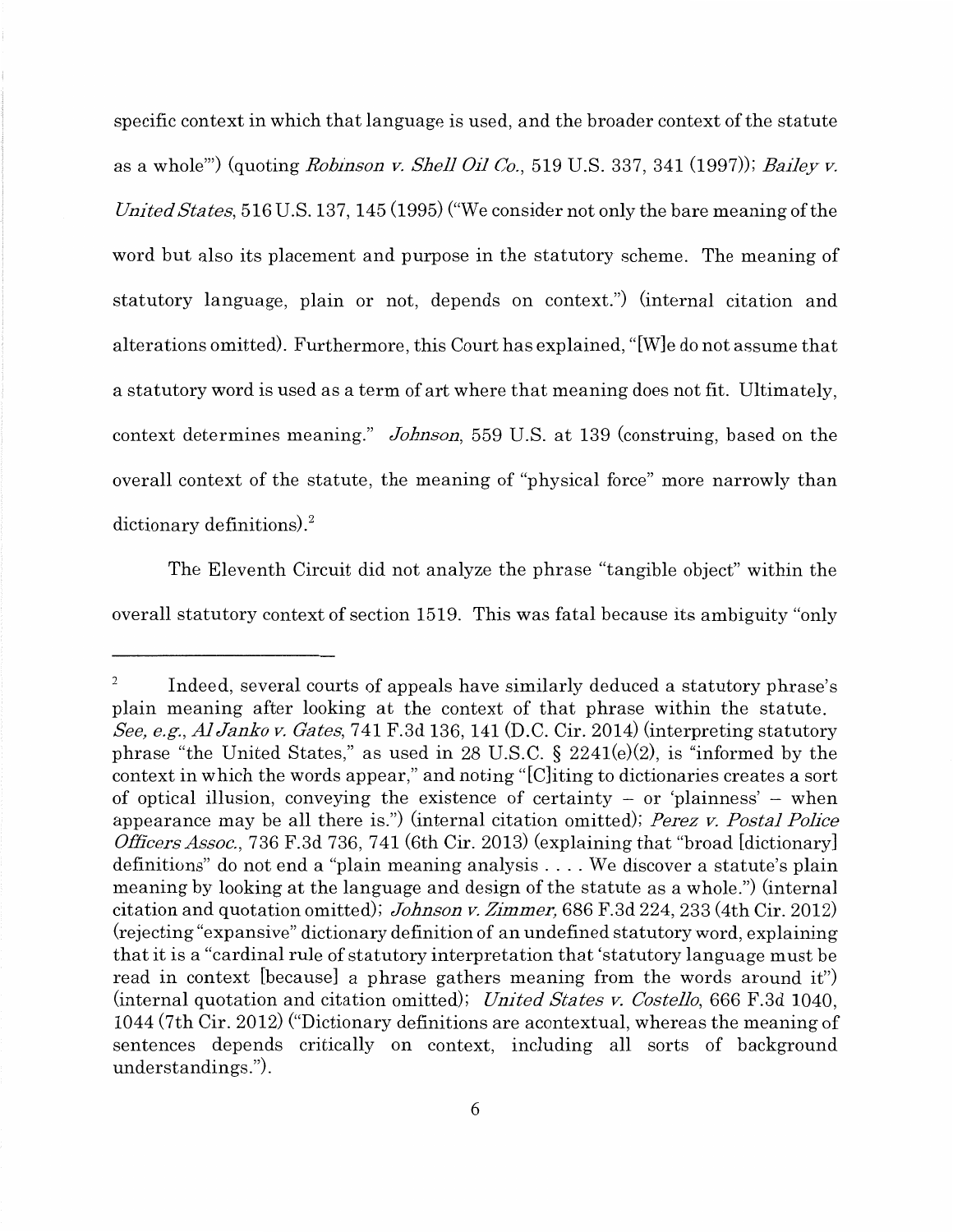become[s] evident when placed in context" of the remainder of section 1519. *Zuni Public School Dist. No. 89 v. Department of Educ.,* 550 U.S. 81, 98-99 (2007). Employing the commonsense contextual canon of *noscitur a sociisgives* a "more precise content" of the phrase "tangible object" when viewed in the context of the "neighboring words" with which it is "associated."' *Freeman,* 132 S. Ct. at 2042.

Section 1519 prohibits the destruction of "a record, document, or tangible object .... " 18 U.S.C. § 1519. Examining the ordinary meanings of "record" and "document" to discern a "more precise" meaning of "tangible object" is thus necessary. After initially consulting the dictionary definitions of "record" and "document," we look to the context of the statute to determine "a more precise content" of"tangible object."

Black's Law Dictionary defines "document" as follows:, "1. *Something tangible on which words, symbols, or marks are recorded* ... 2. (pl.) The deeds, agreements, title papers, letters, receipts, and other written instruments used to prove a fact." Black's Law Dictionary 555 (9th ed. 2009) (emphasis supplied). Black's Law Dictionary defines "record" as follows:

1. A *documentary account* of past events, usu. designed to memorialize those events. 2. Information that is *inscribed on a tangible medium or that, having been stored in an electronic or other medium, is retrievable* in perceivable form.....

Black's Law Dictionary 1387 (9th ed. 2009) (emphasis supplied). Thus, after determining the plain and ordinary meanings of the neighboring words of "record" and "document," it is readily discernible that the "common core" and "more precise" meaning of the statutory phrase "tangible object" is that the tangible object (like

7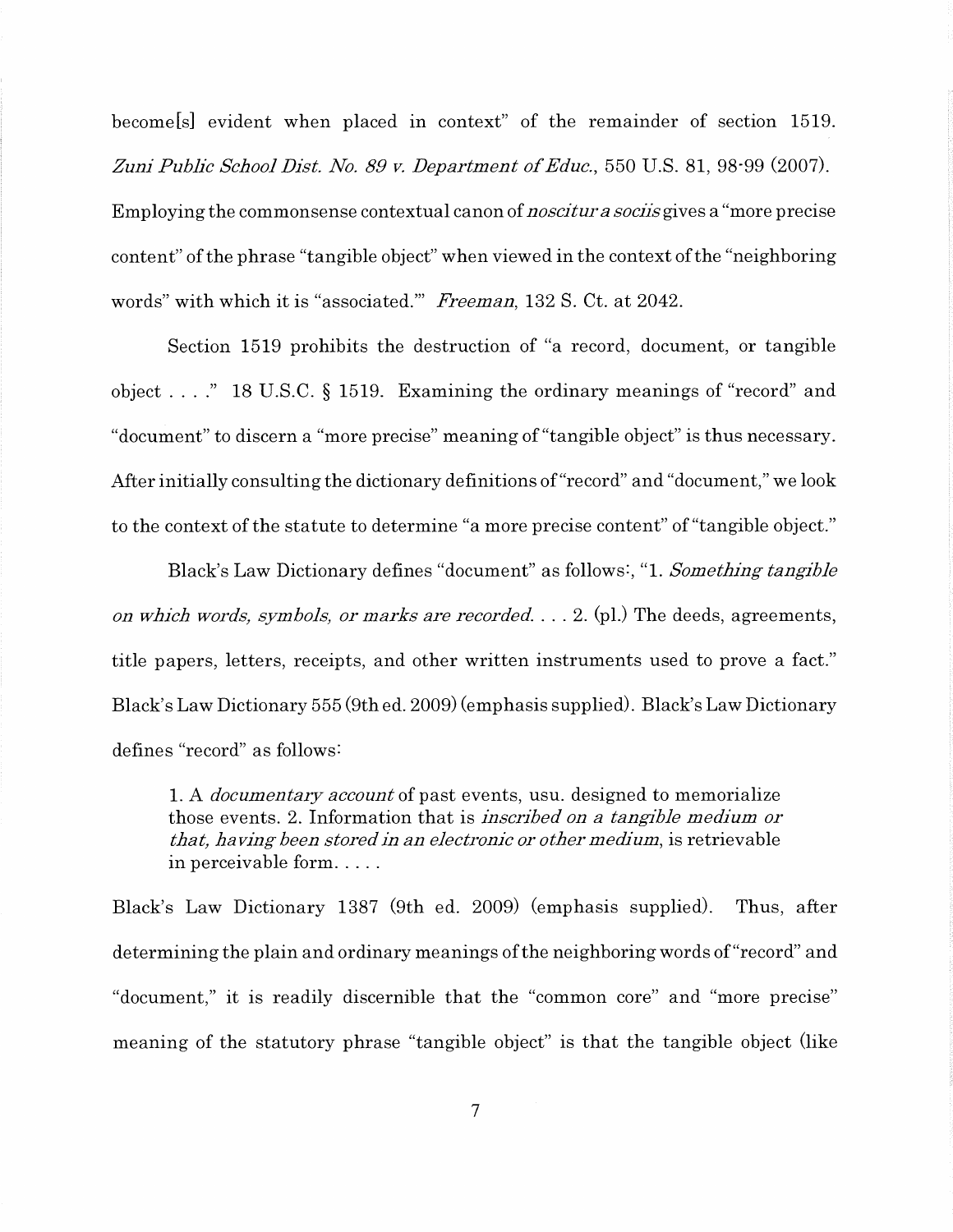"record" and "document") must be something that is capable of storing records or documents. To say otherwise would absurdly extend the reach of section 1519 to everything containing "physical form." That, in turn, would give the Executive Branch broad authority to utilize the severe penalties set forth in section 1519 to encompass everything containing "physical form," such as a fish.<sup>3</sup> This could not have been Congress's intent when drafting section 1519, entitled,"Destruction, alteration, or falsification of *Tecords* in Federal investigations and bankruptcy." 18 U.S.C. § 1519 (emphasis supplied).

A fish is no more a "record" or "document" than is a baseball, a desk chair, or a dog, which, as both Respondent and the Eleventh Circuit would have it, all fit within a "broad triad" of "any record, document, or tangible object." Brief in Opp. at 12. The Eleventh Circuit's decision should not be left undisturbed because it gives "'improbable breadth"' to the "Anti-Shredding Provision" of the Sarbanes-Oxley Act of 2002.

 $\mathsf 3$ Respondent is effectively treating "tangible object" as a catchall provision, even though a record or document can be in the form of a tangible object. That construction would essentially write "record" and "document" out of section 1519. Indeed, in *Begay v. United States,* 553 U.S. 137 (2008), notwithstanding the broad language of what had, until then, been known as "the catch-all provision" of  $18 \text{ U.S.C.}$  §  $924(e)(2)(B)(ii)$ , this Court, applying the rules of statutory construction, concluded that "the provision's listed examples - burglary, arson, extortion, or crimes involving the use of explosives - illustrate the kinds of crimes that fall within the statute's scope." *Id.* at 142. Their presence indicates that the statute covers only similar crimes, rather than *every*  crime that "presents a serious potential risk of physical injury to another." *Id.* This Court continued, "If Congress meant the latter, *i.e.}* if it meant the statute to be all-encompassing, it is hard to see why it would have needed to include the examples at all." *Id.* Here, there would have been no purpose for Congress to have included "record" or "document" in section 1519 if "tangible object" were meant to apply as broadly as Respondent and the Eleventh Circuit suggest.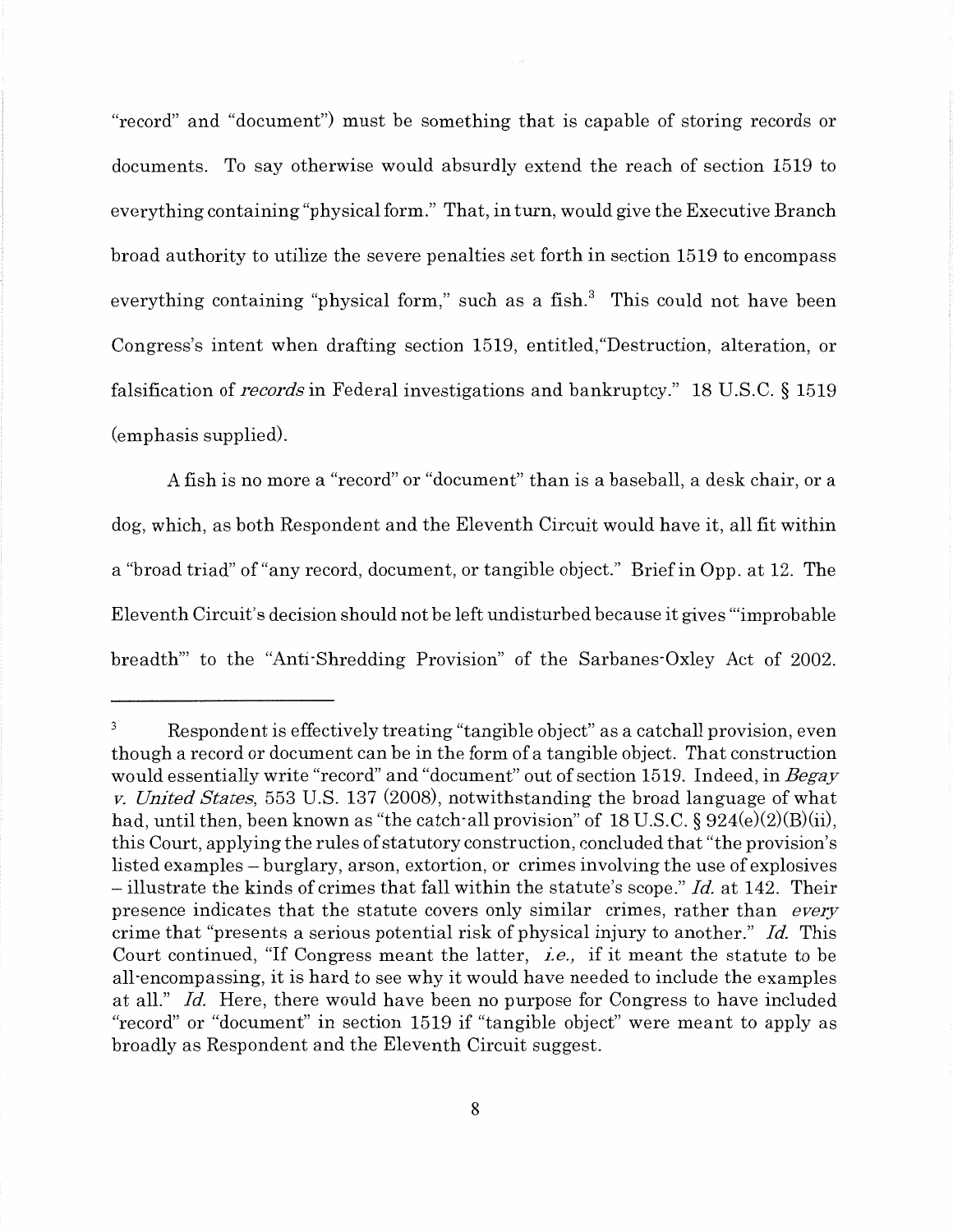*Freeman,* 132 S. Ct. at 2041 (quoting *Abuelhawa v. United States,* 556 U.S. 816, 823 n.3 (2009)).

The broad and literal interpretation of the undefined phrase "tangible object" to include "fish" also produces the "absurd" result here; that is, a conviction under the Sarbanes-Oxley Act of 2002 for destroying purportedly undersized fish, which were the subject of a civil fishing citation. *See, e.g., Church of Holy Trinity v. United States,*  143 U.S. 457, 459 (1892) (noting that "frequently words of general meaning are used in a statute, words broad enough to include an act in question, and yet a consideration of ... the absurd results which follow from giving such broad meaning to the words, makes it unreasonable to believe that the legislator intended to include the particular act").

At best, fish fit "awkwardly with the language Congress chose" for section 1519. *Dowling v. United States,* 473 U.S. 207, 218 (1985). At a minimum, as amicus curiae aptly argues, the rule of lenity should be applied to the construction of this ambiguous criminal statute, yielding Petitioner relief from application of this statute to his alleged conduct of disposing of purportedly undersized fish. *Id.* at 228-29; Brief for Cause of Action as Amicus Curiae in Support of Petitioner, at 9-10. <sup>4</sup>

On a Constitutional level, it neglects to give individuals "fair warning  $\dots$  of what the [criminal] law intends to do if a certain line is passed. To make the warning fair, so far as possible the line should be clear." *McBoyle v. United States,* 283 U.S. 25, 27 (1931); *see also City of Chicago v. Morales,* 527 U.S. 41, 56 (1999) (explaining that a criminal law violates the Due Process Clause "if it is so vague and standardless that it leaves the public uncertain as to the conduct it prohibits .... " (internal citation and quotation omitted).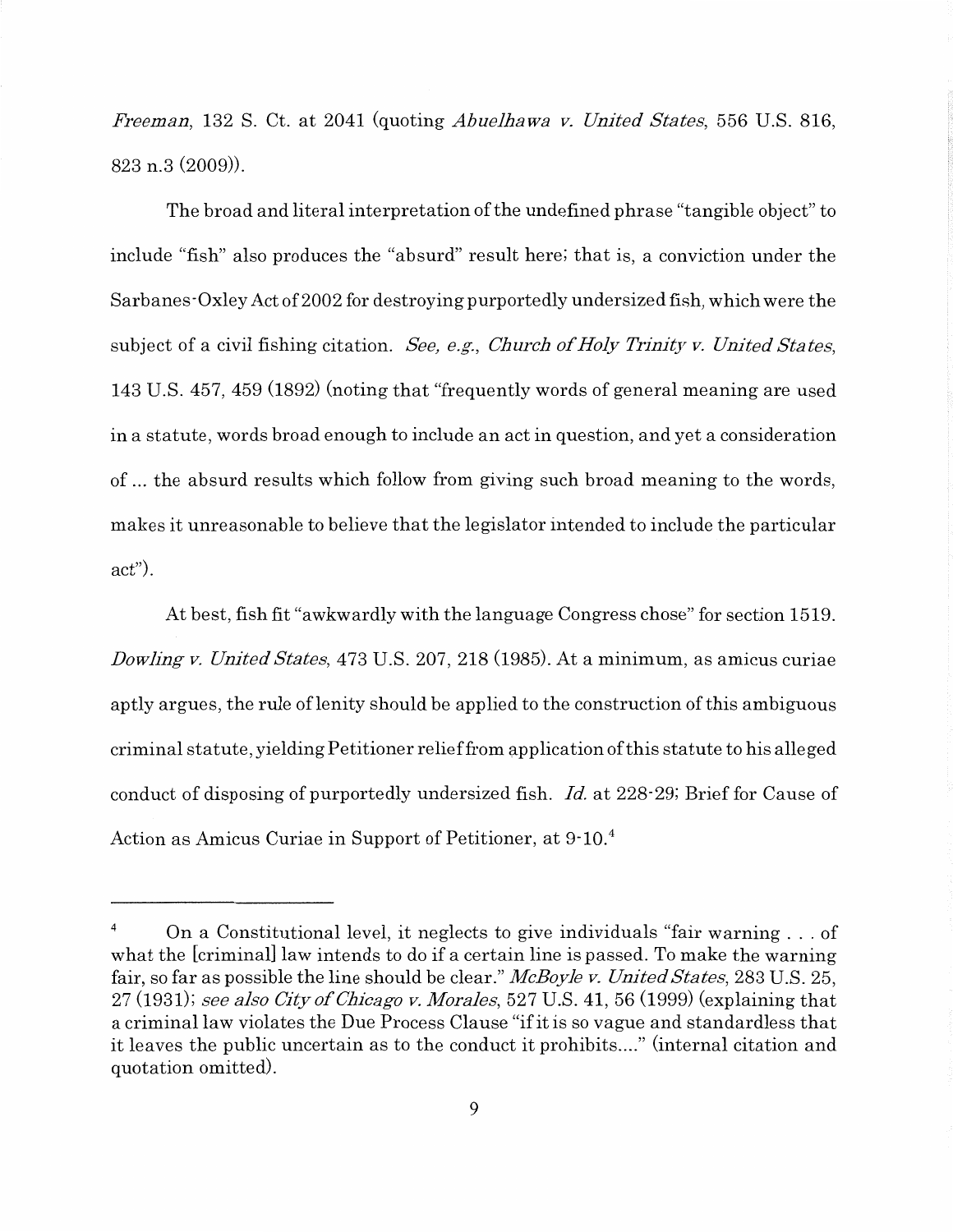C. This case is an excellent vehicle for this Court to decide the scope of "tangible object" within a criminal provision of the Sarbanes-Oxley Act of 2002.

This case perfectly illustrates the flaw and danger of applying, without more, a broad dictionary definition to a statutory phrase that Congress neglected to define. The Eleventh Circuit endorsed the Executive Branch's broad utilization of the statutorily undefined phrase "tangible object." The broad application of section 1519's phrase "tangible object" resulted in Petitioner's current term of criminal punishment for a federal felony conviction arising from a Florida Fish and Wildlife Commission civil fishing citation issued 985 days (2 years, 8 months, and 11 days) prior to the grand jury's return of the indictment in this case. <sup>5</sup>

If tangible object is read within its context of"any record, document, or tangible object," the Executive Branch would not have had the authority to criminally prosecute Petitioner under section 1519. Petitioner has asserted that section 1519 did not

Amici curiae make cogent arguments explaining the importance of granting the writ of certiorari in this case, as this case presents an "ideal vehicle" for this Court to decide an important issue of statutory interpretation. The overarching theme of both Cause of Action and the National Association of Criminal Defense Lawyers' briefs reflect the strong sense that utilization of the "Anti-Shredding Provision" of the Sarbanes-Oxley Act of 2002 to prosecute the purported destruction of fish by a "captain for hire" on a commercial fishing vessel stretches the reach of a criminal law to unreasonable lengths, resulting in "overcriminalization," "overfederalization," and the "significant risk of Executive Branch Overreach." Amicus Curiae Brief of the National Association of Criminal Defense Lawyers, at 6-12; Amicus Curiae Brief of Cause of Action, at 2-6.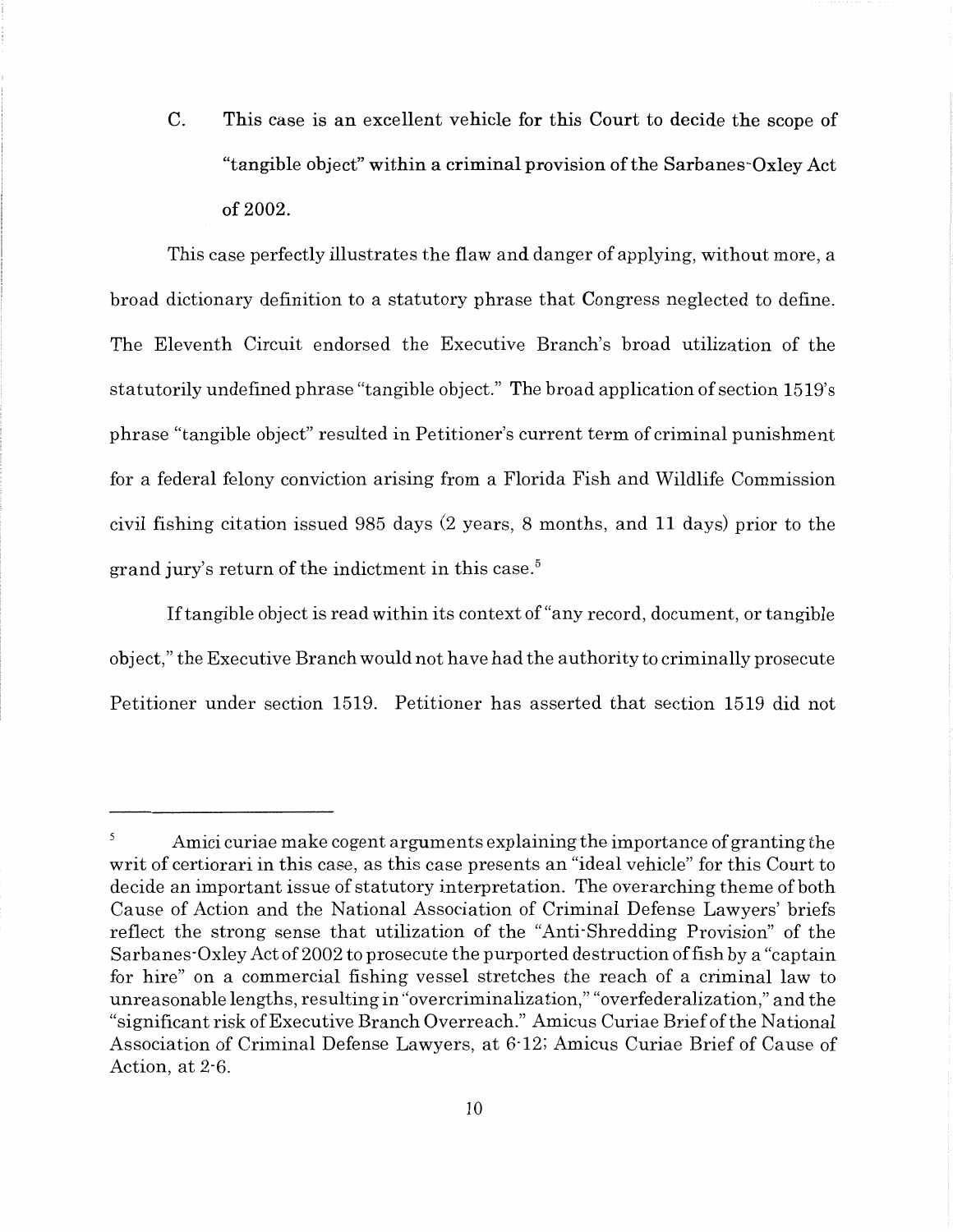encompass the destruction of purportedly undersized fish in the district court, circuit court of appeals, and now this Court.

The issue has been thoroughly preserved, developed, and briefed in the courts below, providing this Court with a complete record to decide this important issue. Petitioner thus asks this Court to issue a writ of certiorari to address an important issue of statutory construction regarding the scope of 18 U.S.C. § 1519.